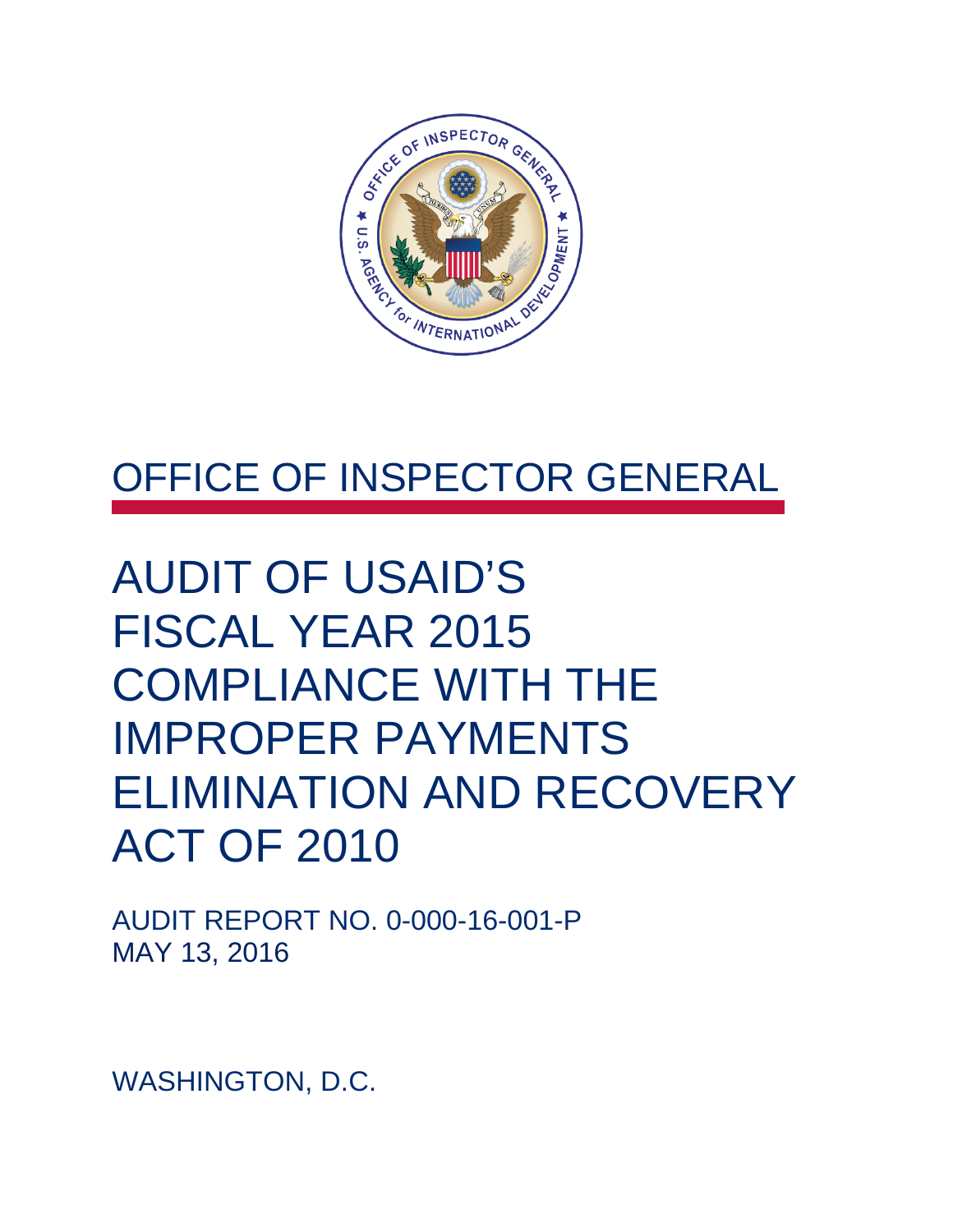

#### *Office of Inspector General*

#### **MEMORANDUM**

May 13, 2016

- **TO:** USAID, Chief Financial Officer, Reginal W. Mitchell
- **FROM:** Assistant Inspector General for Audit, Thomas E. Yatsco /s/
- **SUBJECT:** Audit of USAID's Fiscal Year 2015 Compliance With the Improper Payments Elimination and Recovery Act of 2010 (Report No. 0-000-16-001-P)

This memorandum transmits our report on the *Audit of USAID's Fiscal Year 2015 Compliance With the Improper Payments Elimination and Recovery Act of 2010*. We determined that the U.S. Agency for International Development met the criteria for compliance with the Act. The report contains no recommendations.

We thank you and your staff for the cooperation and assistance extended to us during this audit.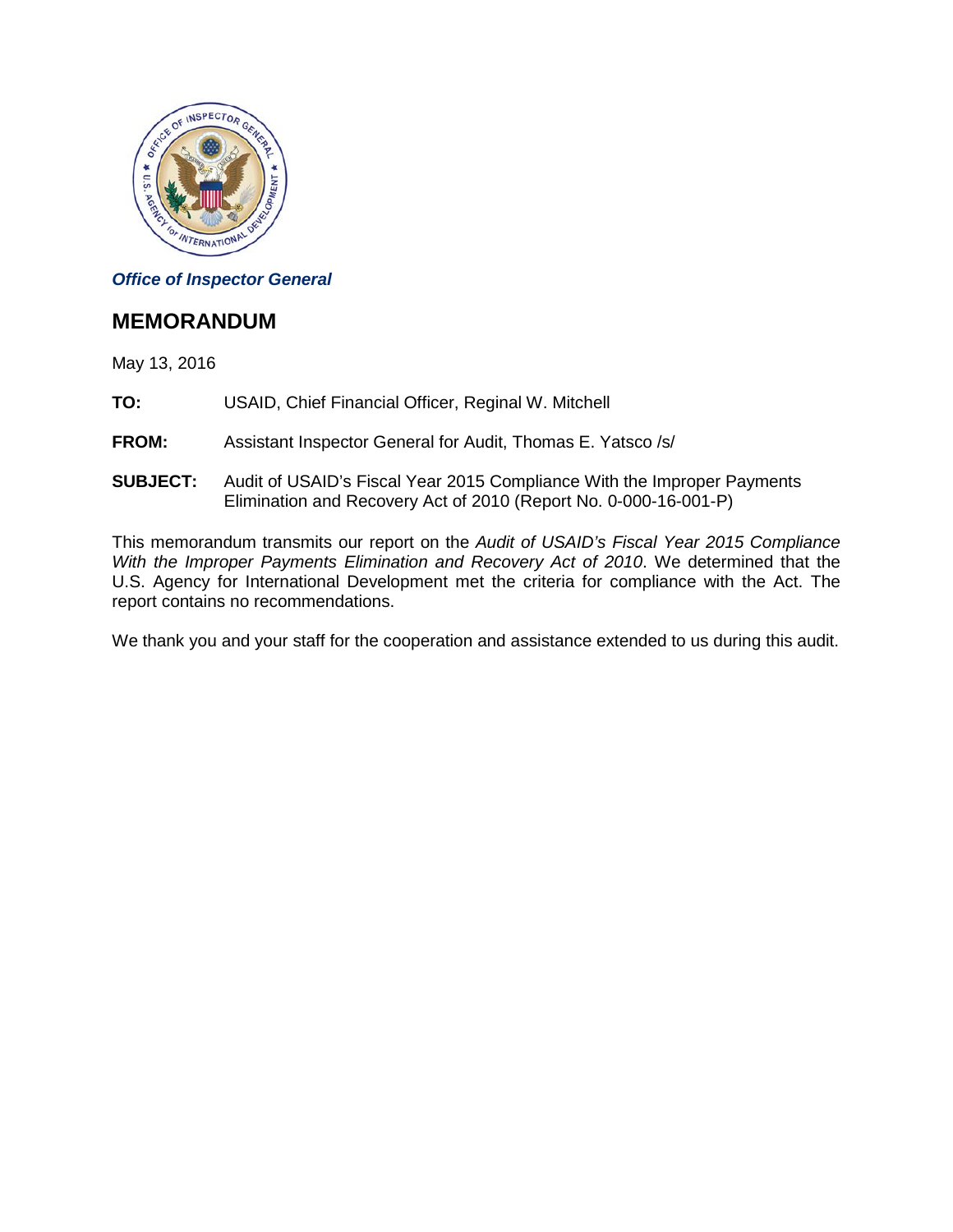# **CONTENTS**

#### **Abbreviations**

The following abbreviations appear in this report:

| AFR.<br><b>IPERA</b><br><b>IPERIA</b><br>IPIA | <b>Agency Financial Report</b><br>Improper Payments Elimination and Recovery Act of 2010<br>Improper Payments Elimination and Recovery Improvement Act of 2012<br>Improper Payments Information Act of 2002 |
|-----------------------------------------------|-------------------------------------------------------------------------------------------------------------------------------------------------------------------------------------------------------------|
| <b>OIG</b>                                    | Office of the Inspector General                                                                                                                                                                             |
| <b>OMB</b>                                    | Office of Management and Budget                                                                                                                                                                             |
| <b>PAR</b>                                    | Performance Accountability Report                                                                                                                                                                           |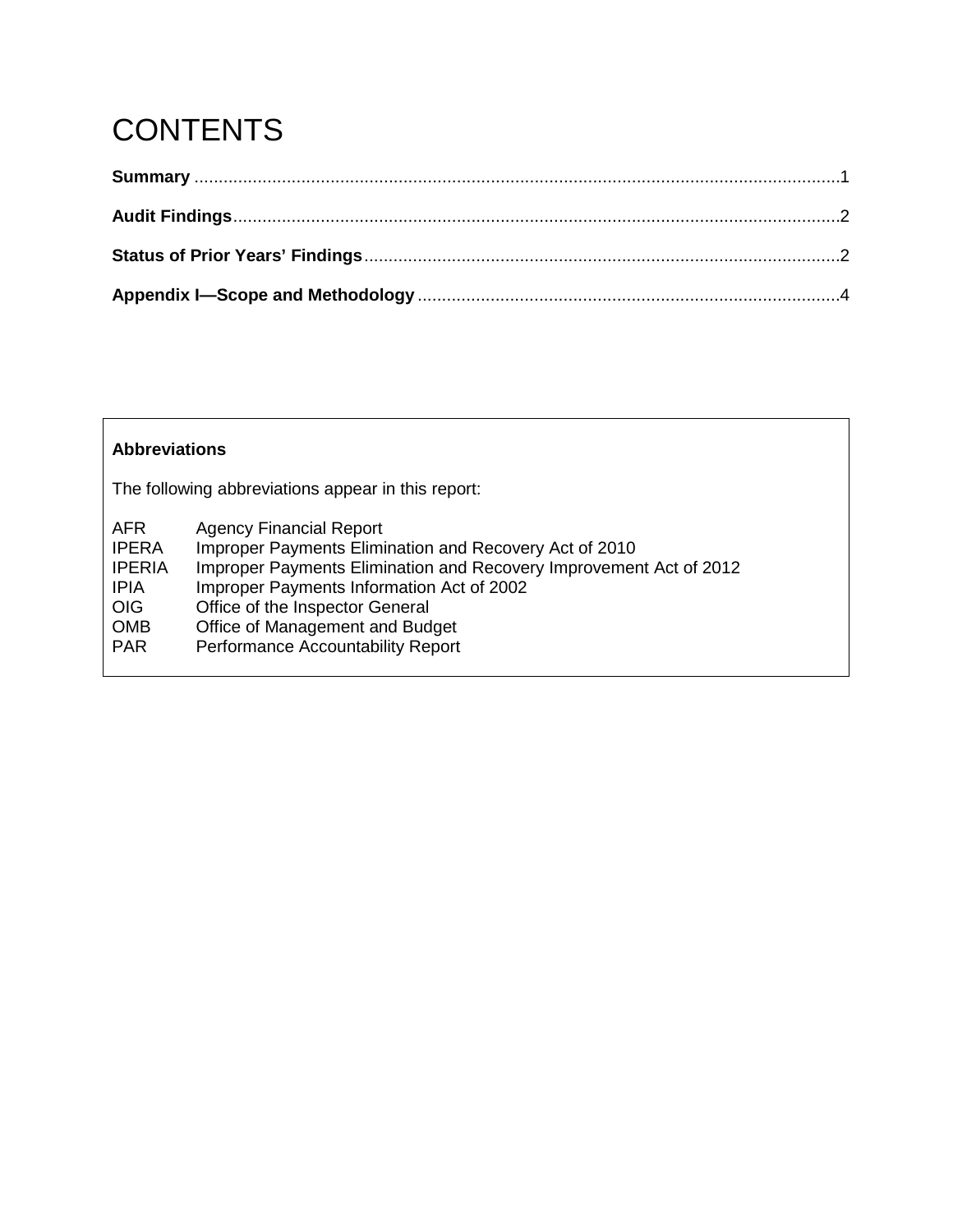### **SUMMARY**

The U.S. Government is committed to reducing improper payments—payments by federal agencies "to the wrong entity, in the wrong amount, or for the wrong reason" (Office of Management and Budget [OMB] Memorandum M-15-02, October 20, 2014). To that end, Congress passed the following:

- *The Improper Payments Information Act of 2002* (IPIA). Beyond those listed in OMB Circular A-11 (*Preparation, Submission, and Execution of the Budget*, June 30, 2015), IPIA expanded the programs and activities for which agencies had to determine the risk of erroneous payments.
- *The Improper Payments Elimination and Recovery Act of 2010* (IPERA). IPERA amended IPIA by redefining significant improper payments and strengthening agency reporting requirements.
- *The Improper Payments Elimination and Recovery Improvement Act of 2012* (IPERIA). IPERIA requires each agency to review prepayment and pre-award procedures and to conduct a thorough review of available databases, including the Do Not Pay Portal, before releasing federal funds.

The Office of Inspector General (OIG) conducted this audit to determine whether USAID complied with the requirements of the Improper Payments Elimination and Recovery Act of 2010 as amended by the Improper Payments Elimination and Recovery Improvement Act of 2012 for the fiscal year ended September 30, 2015. We determined that USAID met the criteria for compliance with IPERA, outlined below.

#### **Requirements for Compliance With the Improper Payments Elimination and Recovery Act**

| <b>Requirements</b>                                                                                                                                                                                                      | <b>Compliant</b>            |
|--------------------------------------------------------------------------------------------------------------------------------------------------------------------------------------------------------------------------|-----------------------------|
| 1. Publish a Performance Accountability Report (PAR) or Agency Financial Report<br>(AFR) for the most recent fiscal year, and post that report and any accompanying<br>materials required by OMB on the agency Web site. | Yes                         |
| 2. Conduct a program-specific risk assessment for each program or activity that<br>conforms with Section 3321, Title 31, of the United States Code (if required).                                                        | Yes                         |
| 3. Publish improper payment estimates for all programs and activities identified as<br>susceptible to significant improper payments under its risk assessment (if required).                                             | Not Applicable*             |
| 4. Publish programmatic corrective action plans in the PAR or AFR (if required).                                                                                                                                         | Not Applicable <sup>†</sup> |
| 5. Publish and meet annual reduction targets for each program assessed to be at<br>risk and estimated for improper payments.                                                                                             | Not Applicable <sup>†</sup> |
| 6. Report a gross improper payment rate of less than 10 percent for each program<br>and activity for which an improper payment estimate was obtained and published in<br>the PAR or AFR.                                 | Not Applicable <sup>†</sup> |

\* Requirement 3 is not applicable to USAID, which did not report any estimate of improper payments that exceeded 1.5 percent of program outlays and \$10 million in total, or \$100 million in total, which would have constituted significant improper payments.

† Requirements 4, 5, and 6 are not applicable because OMB granted USAID relief from reporting for improper payments.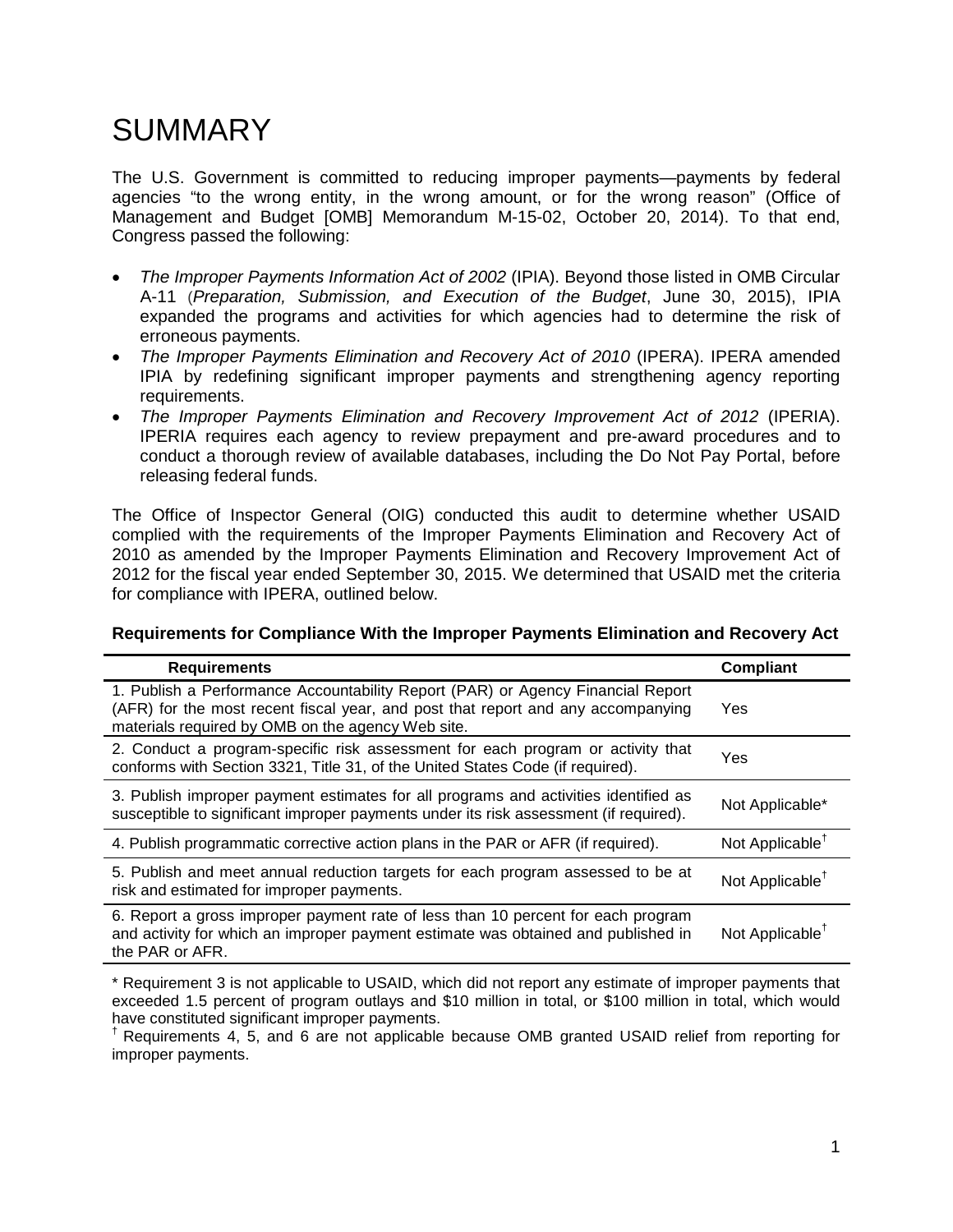According to IPERA and the OMB implementing guidance (OMB Memo M-15-02), if a program has been reporting improper payment estimates but has documented a minimum of 2 consecutive years of improper payments that are below the thresholds set by IPERA, the agency may request relief from the annual reporting requirements for this program. On March 19, 2015, USAID was granted relief from reporting by OMB. This relief places USAID's 27 program areas on a cycle of risk assessment every 3 years as long as the following do not occur:

- Significant legislative or programmatic changes.
- Significant funding increases.
- Any change that would result in potential program impact.

If such change(s) occur, USAID must perform a risk assessment of the affected program(s) as part of its next risk assessment cycle. If the risk assessment indicates susceptibility to significant improper payments, USAID must return to the full measurement and reporting process as required by OMB Memo M-15-02.

## AUDIT FINDINGS

We determined that USAID met the criteria for compliance with IPERA. We noted USAID internal controls were adequately designed and implemented to prevent, detect, recover, and report improper payments. The internal controls include consulting the Do Not Pay portal before making any payment to verify that payees are not listed there and periodic reviews of transactions using various databases to detect any duplicate or other improper payments. During the course of the audit, we did not observe any deficiencies that should be included in the report. Therefore, we are not making any recommendations.

However, the Office of the Chief Financial Officer (CFO) reported to OIG after conducting an internal review that between November 2012 and March 2016, USAID made erroneous payments totaling \$39,876.35. These were cost-of-living allowance payments made to the wrong employee. The allowance is payable to Foreign Service personnel stationed overseas. The CFO's office issued a bill of collection on May 4, 2016, and received a check from the employee for the full amount on May 6, 2016. OIG will follow up on this issue to ensure USAID implements appropriate controls to avoid a recurrence.

### STATUS OF PRIOR YEARS' FINDINGS

OMB Circular A-50 states that a management decision on audit recommendations must be made within 6 months after a final report is issued. Accordingly, corrective action should proceed as rapidly as possible on the following recommendation.

### **FY 2012 Recommendation**

*Recommendation 2. We recommend that USAID investigate and resolve the potential funds control violations described in this report to determine whether they represent improper payments and/or Anti-Deficiency Act violations and report accordingly.*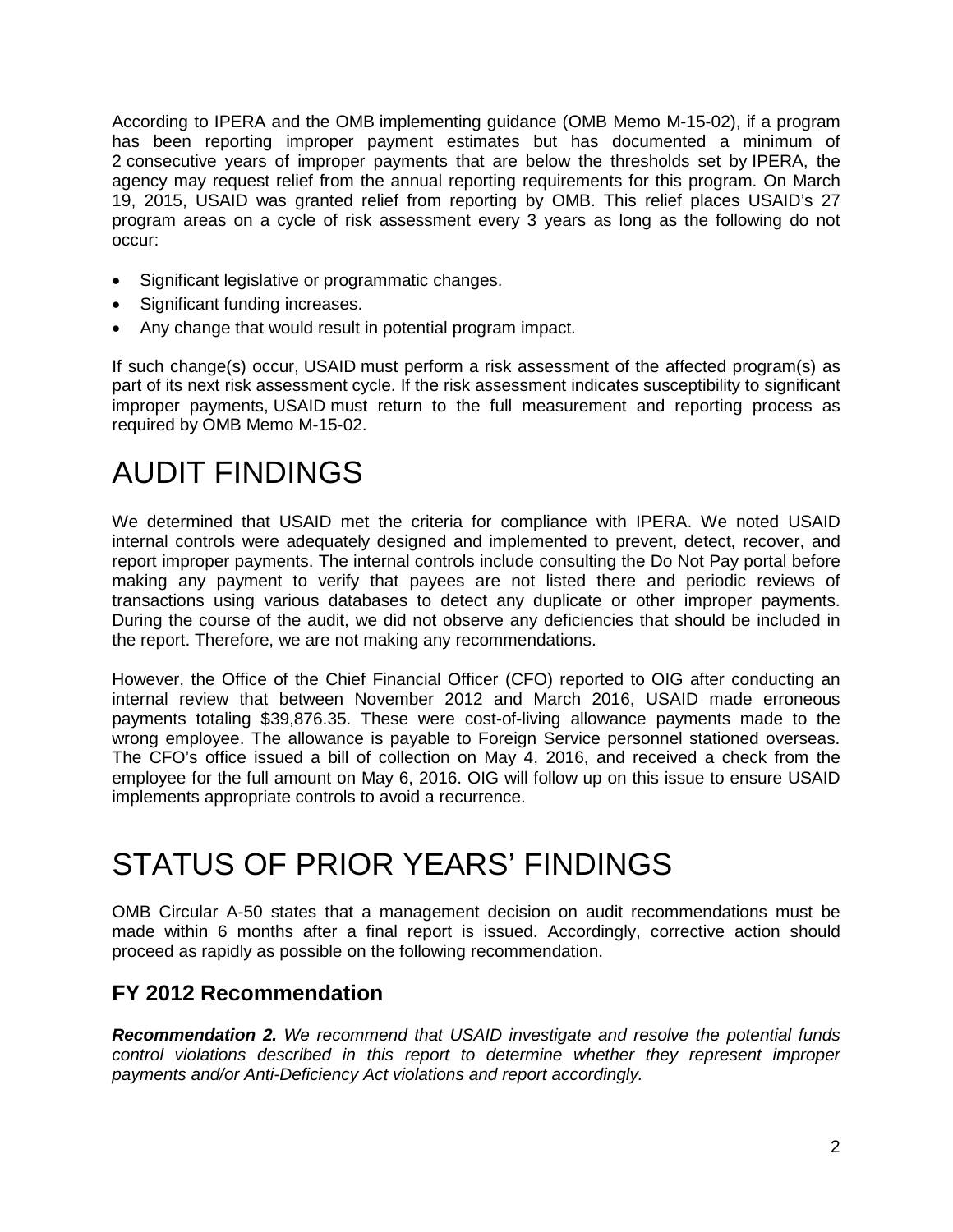Status: A management decision was issued on March 15, 2013. However, Recommendation 2 is still awaiting final action. The USAID Office of the Chief Financial Officer has resolved many of the outstanding potential funds control violations. However, resolution of several potential violations related to this finding requires assistance from other bureaus and outside agencies. We will continue to monitor USAID's efforts to resolve potential violations and report improper payments as appropriate. USAID/Washington's new target date for closing this recommendation is June 30, 2016.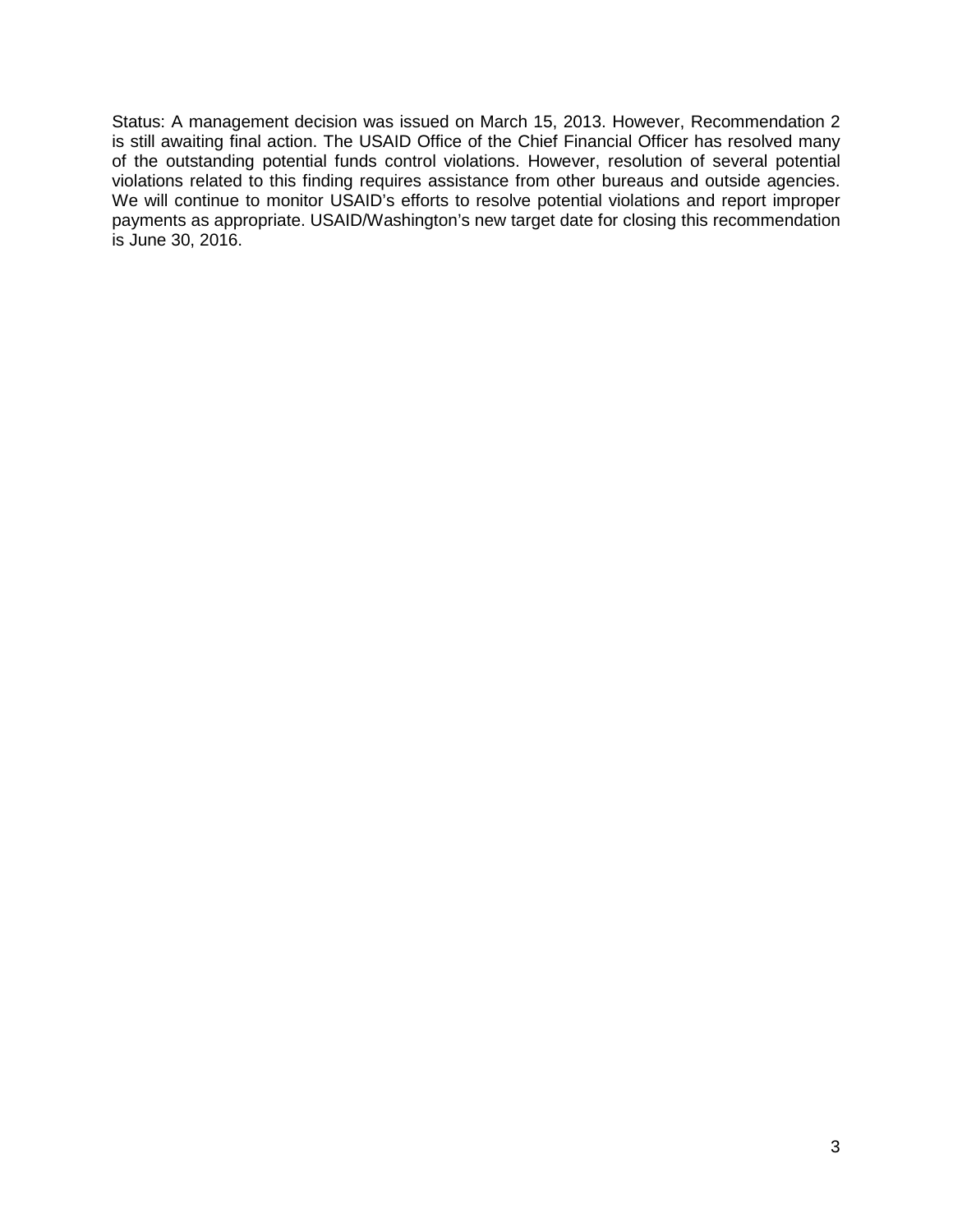# SCOPE AND METHODOLOGY

### **Scope**

We conducted this audit in accordance with generally accepted government auditing standards between March 2016 and May 2016. Those standards require that we plan and perform our audit to obtain sufficient, appropriate evidence to provide a reasonable basis to determine if USAID met OMB's criteria for compliance with IPERA. We believe that the evidence obtained provides that reasonable basis. However, our audit does not provide a legal determination on USAID's compliance with the specified requirements.

USAID management is responsible for (1) complying with IPERA requirements, (2) reporting improper payments in accordance with OMB Circular A-136, Section II.5.8, and (3) complying with other applicable laws and regulations. OIG is responsible for obtaining reasonable assurance about whether USAID complied with these requirements for the fiscal year ended September 30, 2015. OIG is also responsible for (1) obtaining a sufficient understanding of the internal controls over improper payments and compliance, use of the Do Not Pay Portal, and control over recoveries of outstanding questioned costs, to plan the audit, (2) testing whether USAID complied with the reporting requirements of OMB Circular A-136, Section II.5.8, and (3) testing compliance with selected provisions of IPERA.

### **Methodology**

To fulfill these responsibilities, OIG did the following:

- Obtained an understanding of the laws, regulations, and other guidance applicable to the improper payments program.
- Obtained an understanding of USAID's internal control over improper payments and compliance with IPERA.
- Obtained an understanding of the processes and procedures USAID implemented after making payments to verify their accuracy.
- Determined that USAID's prepayment and preaward procedures include the review of appropriate databases to determine eligibility and prevent improper payments. This procedure is performed with the System for Award Management.
- Determined that all disbursements are reviewed before payments are issued through the Do Not Pay Portal.
- Reviewed Management's Discussion and Analysis and Improper Payments sections in USAID's FY 2015 AFR to ensure compliance with IPERA and OMB Circular A-136 requirements. Evaluated the overall presentation for completeness and accuracy. [∗](#page-6-0)
- Tested relevant internal controls over improper payments, and evaluated the design and operating effectiveness.
- Tested FY 2015 disbursement transactions to determine if duplicate payments were made to vendors.

<span id="page-6-0"></span><sup>∗</sup> The amounts reported come from the Agency's financial systems. On November 16, 2015, OIG issued the *Audit of USAID's Financial Statements for Fiscal Years 2015 and 2014,* Report Number 0-000-16- 001-C, with an unmodified opinion.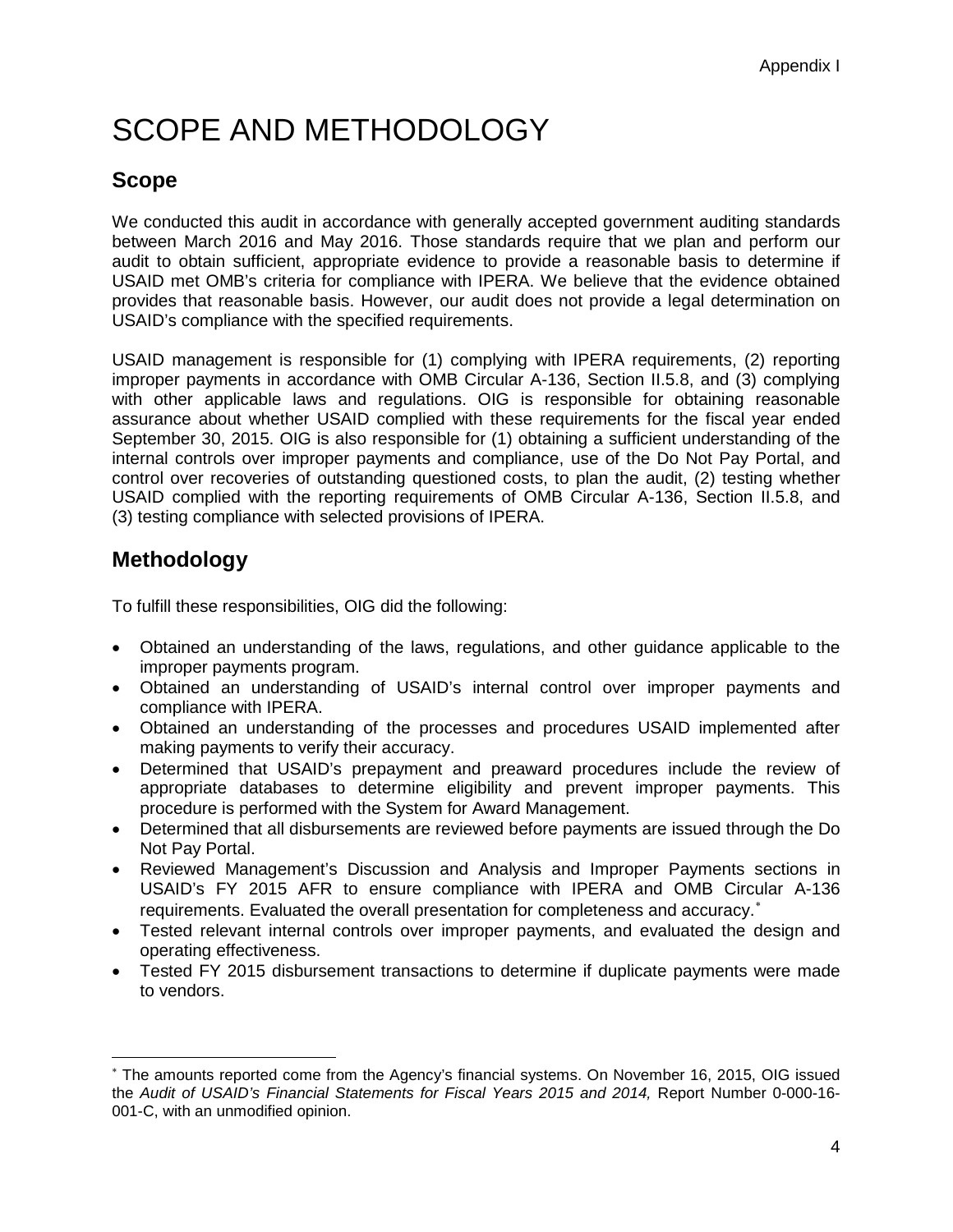- Tested FY 2015 disbursement transactions to determine if any payments were made to suspended or debarred recipients.
- Reviewed all of the work performed during the FY 2015 Government Management Reform Act financial statement audit related to improper payments.
- Assessed the reliability of this information.

Because of inherent limitations in internal control, noncompliance may occur and not be detected, and the testing may not be sufficient for other purposes.